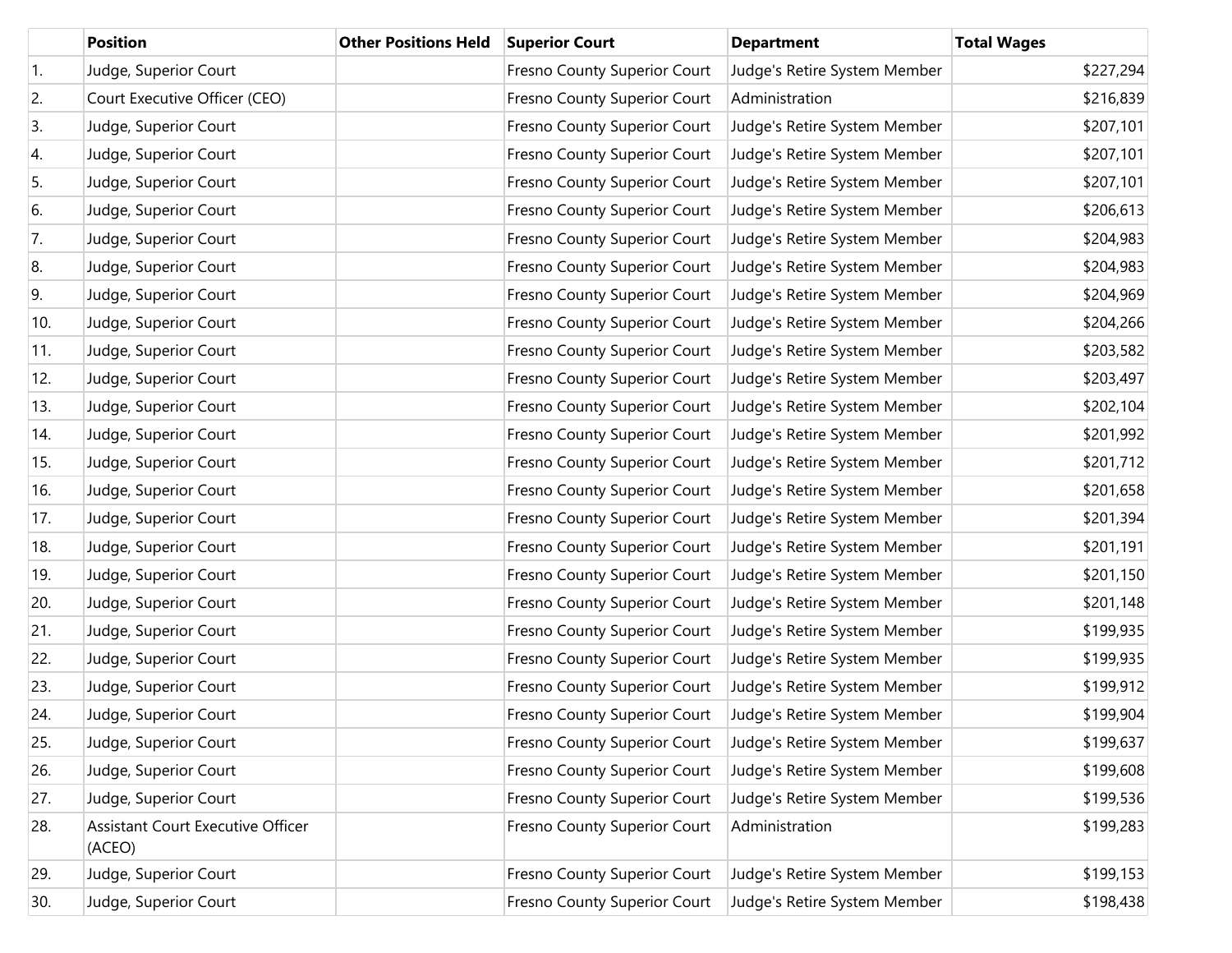| 31. | Judge, Superior Court         | Fresno County Superior Court | Judge's Retire System Member | \$198,397 |
|-----|-------------------------------|------------------------------|------------------------------|-----------|
| 32. | Judge, Superior Court         | Fresno County Superior Court | Judge's Retire System Member | \$198,397 |
| 33. | Judge, Superior Court         | Fresno County Superior Court | Judge's Retire System Member | \$197,204 |
| 34. | Judge, Superior Court         | Fresno County Superior Court | Judge's Retire System Member | \$196,672 |
| 35. | Judge, Superior Court         | Fresno County Superior Court | Judge's Retire System Member | \$196,281 |
| 36. | Judge, Superior Court         | Fresno County Superior Court | Judge's Retire System Member | \$196,092 |
| 37. | Judge, Superior Court         | Fresno County Superior Court | Judge's Retire System Member | \$196,061 |
| 38. | Judge, Superior Court         | Fresno County Superior Court | Judge's Retire System Member | \$196,061 |
| 39. | Judge, Superior Court         | Fresno County Superior Court | Judge's Retire System Member | \$196,061 |
| 40. | Judge, Superior Court         | Fresno County Superior Court | Judge's Retire System Member | \$193,605 |
| 41. | Commissioner                  | Fresno County Superior Court | Judicial Officer             | \$189,404 |
| 42. | Commissioner                  | Fresno County Superior Court | Judicial Officer             | \$185,962 |
| 43. | Commissioner                  | Fresno County Superior Court | Judicial Officer             | \$184,724 |
| 44. | Judge, Superior Court         | Fresno County Superior Court | Judge's Retire System Member | \$183,194 |
| 45. | Commissioner                  | Fresno County Superior Court | Judicial Officer             | \$182,855 |
| 46. | Research Attorney, Senior     | Fresno County Superior Court | Research Attorney's          | \$179,278 |
| 47. | Commissioner                  | Fresno County Superior Court | Judicial Officer             | \$172,614 |
| 48. | Research Attorney, Supervisor | Fresno County Superior Court | Research Attorney's          | \$160,909 |
| 49. | Research Attorney, Senior     | Fresno County Superior Court | Research Attorney's          | \$160,864 |
| 50. | Manager - Research Attorney   | Fresno County Superior Court | Administration               | \$160,163 |
| 51. | Director - Operations         | Fresno County Superior Court | Administration               | \$158,922 |
| 52. | Research Attorney, Senior     | Fresno County Superior Court | Research Attorney's          | \$158,189 |
| 53. | Commissioner                  | Fresno County Superior Court | Judicial Officer             | \$154,096 |
| 54. | Court Reporter, Realtime      | Fresno County Superior Court | Court Reporters              | \$148,355 |
| 55. | Research Attorney, Senior     | Fresno County Superior Court | Research Attorney's          | \$147,591 |
| 56. | Judge, Superior Court         | Fresno County Superior Court | Judge's Retire System Member | \$143,156 |
| 57. | Director - Operations         | Fresno County Superior Court | Administration               | \$143,044 |
| 58. | Court Reporter, Realtime      | Fresno County Superior Court | Court Reporters              | \$139,101 |
| 59. | Chief Financial Officer       | Fresno County Superior Court | Administration               | \$136,262 |
| 60. | Chief Information Officer     | Fresno County Superior Court | Administration               | \$132,314 |
| 61. | Judge, Superior Court         | Fresno County Superior Court | Judge's Retire System Member | \$130,079 |
| 62. | Research Attorney IV          | Fresno County Superior Court | Research Attorney's          | \$127,586 |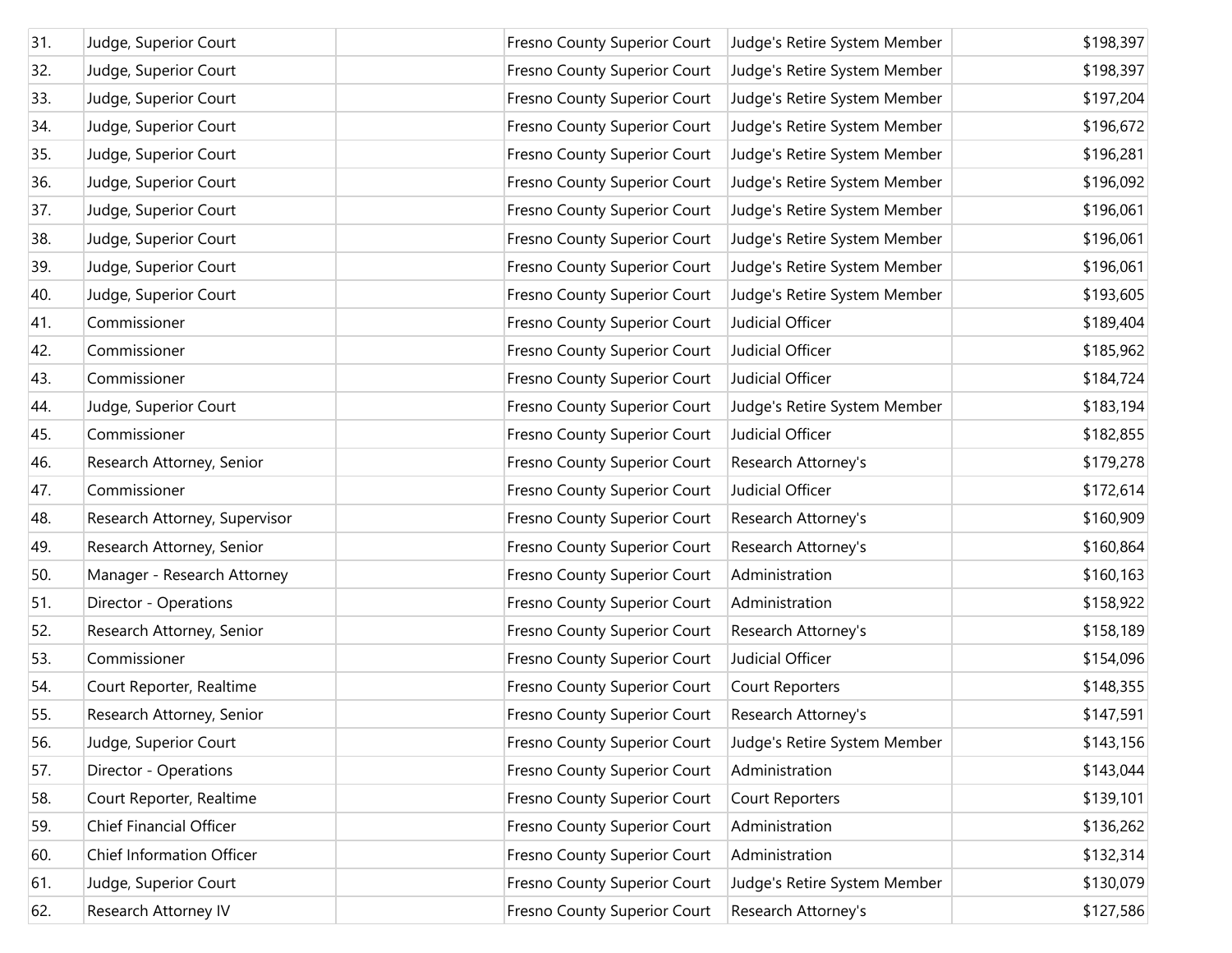| 63. | Court Reporter, Realtime           | Fresno County Superior Court | Court Reporters              | \$125,193 |
|-----|------------------------------------|------------------------------|------------------------------|-----------|
| 64. | Judge, Superior Court              | Fresno County Superior Court | Judge's Retire System Member | \$123,273 |
| 65. | Court Reporter, Realtime           | Fresno County Superior Court | Court Reporters              | \$119,290 |
| 66. | Court Reporter, Realtime           | Fresno County Superior Court | Court Reporters              | \$117,962 |
| 67. | Technology Systems Analyst, Senior | Fresno County Superior Court | Technology                   | \$117,879 |
| 68. | Network Systems Analyst III        | Fresno County Superior Court | Technology                   | \$114,549 |
| 69. | Court Reporter, Realtime           | Fresno County Superior Court | Court Reporters              | \$114,394 |
| 70. | Court Reporter, Realtime           | Fresno County Superior Court | Court Reporters              | \$114,273 |
| 71. | Court Reporter, Realtime           | Fresno County Superior Court | Court Reporters              | \$114,238 |
| 72. | Court Reporter, Realtime           | Fresno County Superior Court | Court Reporters              | \$113,829 |
| 73. | Court Reporter, Realtime           | Fresno County Superior Court | Court Reporters              | \$111,121 |
| 74. | Court Reporter, Realtime           | Fresno County Superior Court | Court Reporters              | \$111,094 |
| 75. | Court Reporter, Realtime           | Fresno County Superior Court | Court Reporters              | \$110,767 |
| 76. | Court Reporter, Realtime           | Fresno County Superior Court | Court Reporters              | \$107,580 |
| 77. | Court Reporter, Realtime           | Fresno County Superior Court | Court Reporters              | \$107,430 |
| 78. | Court Reporter, Realtime           | Fresno County Superior Court | Court Reporters              | \$107,178 |
| 79. | Court Reporter, Realtime           | Fresno County Superior Court | Court Reporters              | \$107,119 |
| 80. | Department Manager                 | Fresno County Superior Court | Operations                   | \$106,941 |
| 81. | Court Reporter, Realtime           | Fresno County Superior Court | Court Reporters              | \$106,557 |
| 82. | <b>Facilities Manager</b>          | Fresno County Superior Court | Administration               | \$105,052 |
| 83. | Manager, Family Court Services     | Fresno County Superior Court | Operations                   | \$104,355 |
| 84. | Court Reporter, Realtime           | Fresno County Superior Court | Court Reporters              | \$103,595 |
| 85. | Court Reporter, Realtime           | Fresno County Superior Court | Court Reporters              | \$102,956 |
| 86. | Accountant, Principal              | Fresno County Superior Court | Fiscal                       | \$102,587 |
| 87. | Network Systems Analyst III        | Fresno County Superior Court | Technology                   | \$102,431 |
| 88. | Department Manager                 | Fresno County Superior Court | Operations                   | \$102,374 |
| 89. | Court Reporter, Realtime           | Fresno County Superior Court | Court Reporters              | \$101,908 |
| 90. | Staff Analyst, Senior              | Fresno County Superior Court | Administration               | \$101,600 |
| 91. | Research Attorney IV               | Fresno County Superior Court | Research Attorney's          | \$99,531  |
| 92. | Court Reporter, Realtime           | Fresno County Superior Court | Court Reporters              | \$99,069  |
| 93. | Department Manager                 | Fresno County Superior Court | Operations                   | \$98,974  |
| 94. | Director - Operations              | Fresno County Superior Court | Administration               | \$98,647  |